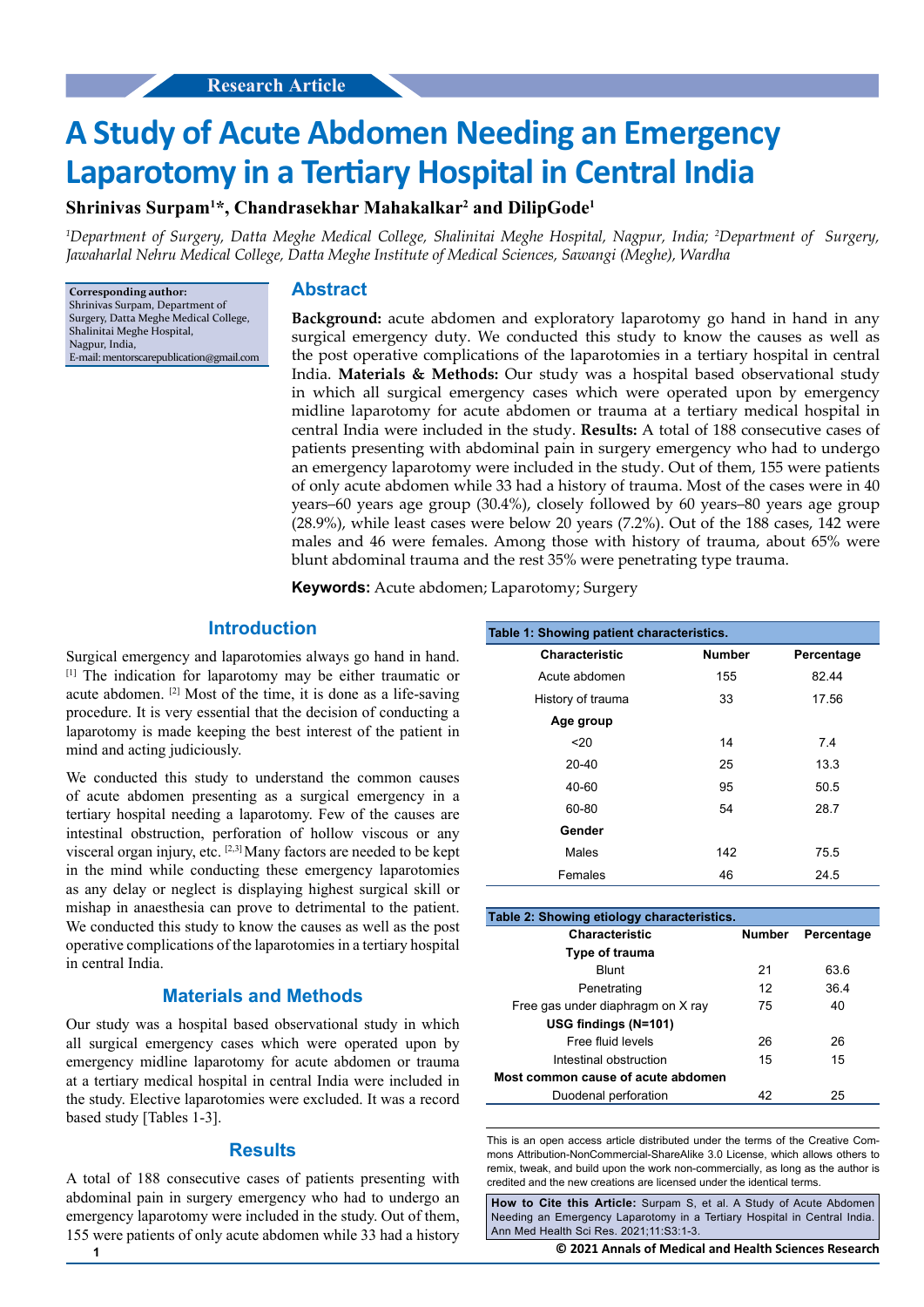| Table 3: Showing outcome characteristics. |        |            |  |
|-------------------------------------------|--------|------------|--|
| <b>Characteristic</b>                     | Number | Percentage |  |
| Post-operative complications              |        |            |  |
| Yes                                       | 86     | 4574       |  |
| No                                        | 102    | 54 26      |  |
| Outcome                                   |        |            |  |
| Death                                     | 22     | 117        |  |
| Recovered and discharged                  | 166    | 88.3       |  |

of trauma. Most of the cases were in 40 years-60 years age group (50.5%), closely followed by 60 years-80 years age group (28.7%), while least cases were below 20 years (7.44%). Out of the 188 cases, 142 were males and 46 were females. Among those with history of trauma, about 65% were blunt abdominal trauma and the rest 35% were penetrating type trauma. About 20% patients had a history of previous laparotomy.

About 40% patientsshowed free gas under the diaphragm on X ray PA chest standing view. Sonography was done in 54% of the cases and 26% of them showed features of intestinal obstruction while 15% had free fluid. Laparotomy was done in all cases out of which about 32% were done within 8 to 24 hours of entry to the casualty.

The postoperative diagnosis showed thatthe most common cause among them was duodenal perforation, which was seen in 42 (25%) patients. About 54.5% of patients had no complications post operatively while wound infection was the most common (25%) among the complications. Talking of the outcome about 11.7% of the patients died while 88.3% recovered.

#### **Discussion**

In any type of acute abdomen, there may always arise the need for a laparotomy and hence surgical emergency and laparotomy go hand in hand. Over the ages there has been a dramatic change in the area of surgery. Sushrut was the father of surgery as per our ancient Indian texts so taking that thing into consideration many people have started thinking that our ancient medicine can surpass modern medicine but it's actually not like that. People are alive today only because of the modern medicine otherwise in ancient times people had many children as many often died young by simple easily preventable infections. The local herbs and indigenous medicines were always there but it could not help in curing the patients of the simple infections hence there was a need of modern medicine.

Likewise after vesalius the father of anatomy dissected the human body and found out the correct anatomy, the world actually knew how organs work and how removal of a bad organ can save the life of the patient. Thus the branch of surgery erupted which was mainly dealing with removal of bad or infected parts out of the body to save the rest of the body.

It's a very common scene in any casualty to see patients bringing a patient with acute pain in abdomen lying absolutely still due to rigidity and the impending doom in the eyes of the relatives due to constant nausea, vomiting and severe pain in the abdomen. Most of them go to local doctor who give plain analgesics or anti spasmodics but the pain is so severe that it doesn't subside and needs an intervention and hence the patient is carried to the casualty as a case of surgical emergency. Fluids, antibiotics, antacids, anti emetics are started and patient is kept nil by mouth. Sometimes the surgeon orders an emergency radiological investigation while sometimes he could know the diagnosis just by clinical examination but in the era of evidence based medicine its always good to get the tests done as often as required to prevent later negligence law suits.

Laparotomies and acute abdomen as surgical emergencies go hand in hand. Almost all serious cases need a laparotomy. Be it acute abdomen or trauma, laparotomy is indicated for both. Due to radiological investigations like x-ray and USG as well as CT, the surgeons get an idea about the seriousness of the case and hence can plan a conservative management too instead of an operation. In some cases however exploratory laparotomies need to be performed as the exact diagnosis will not be certain before surgery. [4]

The acute abdomen is usually used to describe surgical, medical or gynecological conditions with abdominal pain whose severity may range from trivial to life threatening, which require hospital admission, investigation, and treatment. [5] Almost 50% of emergency general surgical admissions are of acute abdomen with the common conditions being acute appendicitis, gastrointestinal perforation, acute cholecystitis, acute pancreatitis, peptic ulcer disease, small and large bowel obstruction, gynecological disorders, malignant diseases, etc. [6]

In our study a total of 188 cases were studied and all of them had to undergo an emergency laparotomy. Out of them, 155 were patients of only acute abdomen while 33 had a history of trauma. Most of the cases were in 40 years-60 years age group (30.4%), closely followed by 60 years-80 years age group (28.9%), while least cases were below 20 years (7.2%). Out of the 188 cases, 142 were males and 46 were females.

Among those with history of trauma, about 65% were blunt abdominal trauma and the rest 35% were penetrating type trauma.

About 20% patients had a history of previous laparotomy. About 40% patients showed free gas under the diaphragm on X ray PA chest standing view. Sonography was done in 54% of the cases and 26% of them showed features of intestinal obstruction while 15% had free fluid. Laparotomy was done in all cases out of which about 32% were done within 8 hours-24 hours of entry to the casualty.

The postoperative diagnosis showed that the most common cause among them was duodenal perforation, which was seen in 42 (25%) patients.

About 54.5% of patients had no complications post operatively while wound infection was the most common. Talking of the outcome about 12% of the patients died while 88% recovered. Raja et al. presented a case of atrial fibrillation with acute abdomen in an elderly patient. <a>[7]</a> A number of related studies were published. [8-11] Studies on abdominal surgeries by Bhattacharjee et al. [12], Gupta et al. [13], Rallabhandi et al. [14] and Wanjari et al. [15] were reviewed.

Thus this study gives an insight about the usual picture of the cases of acute abdomen presenting at a tertiary hospital and the